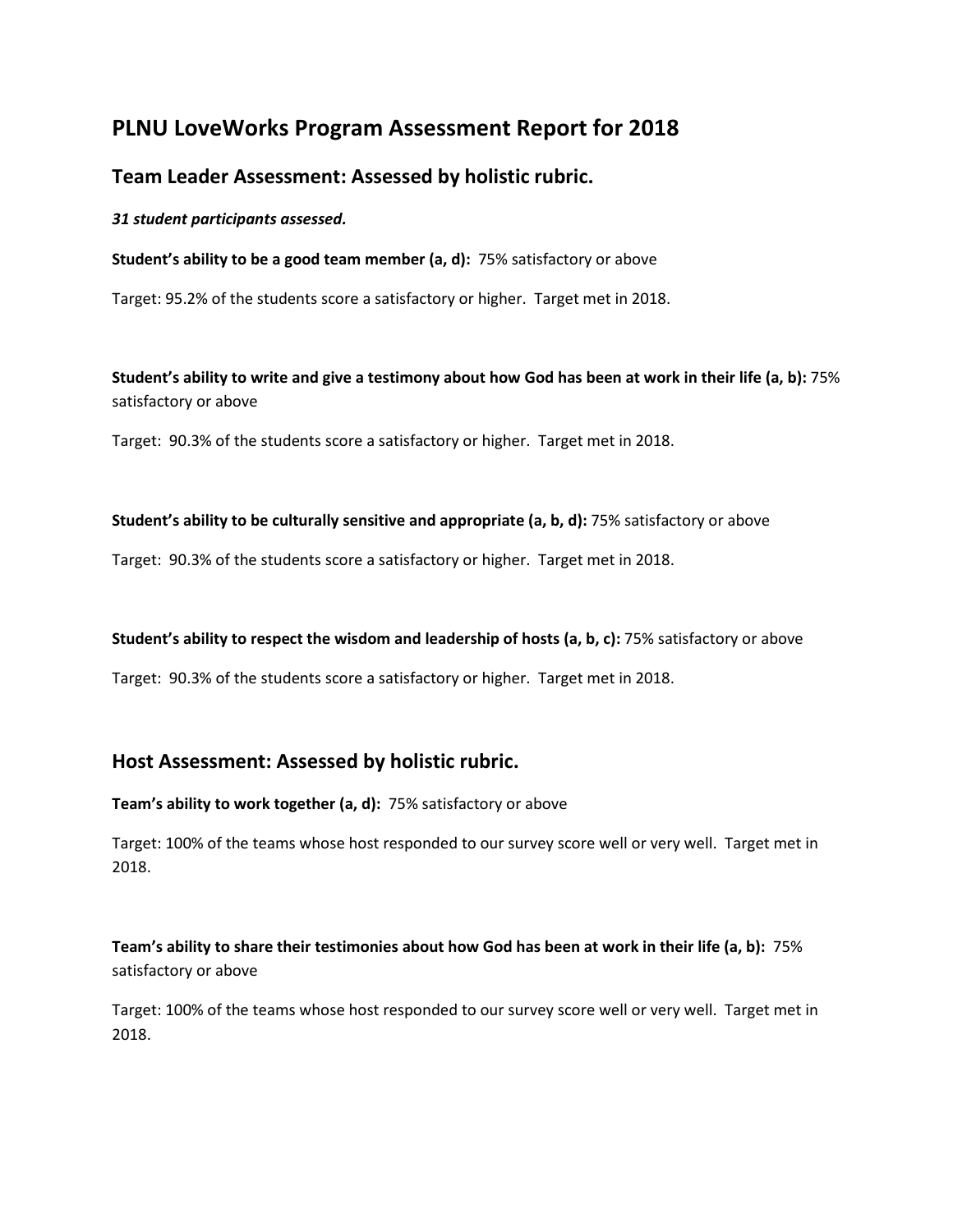## **Team's cultural sensitivity and appropriateness in their behavior or attitudes (a, b, d):** 75% satisfactory or above

Target: 100% of the teams whose host responded to our survey score well or very well. Target met in 2018.

## **Team's respect for host's wisdom and leadership (a, b, c):** 75% satisfactory or above

Target: 100% of the teams whose host responded to our survey score well or very well. Target met in 2018.

# **Program Director Assessment: Assessed by post-trip survey free response scoring by director.**

## **Students will demonstrate an ability to function as effective team members (a, d).**

This program outcome is not measured by free response scoring.

## **Students will create a testimony that articulates how they have witnessed God at work in the world (a, b).**

Free Response: What is the thing that you wanted your audience to remember after hearing your testimony?

Criteria for success: 75% of the participants will be able to state the main point of their testimony.

Result: 95% of student respondents (20 respondents out of 31 participants) are able to state the main point of their testimony. Target met in 2018.

Free Response: How has God moved in your life or taught you something new through this LoveWorks experience?

Criteria for success: 75% of the participants will be able to articulate how they have seen the work of God in this experience.

Result: 96% of student respondents (25 respondents out of 31 participants) are able to articulate how they have seen the work of God in this experience. Target Met in 2018.

### **Students will demonstrate cultural sensitivity in their behavior (a, b, c).**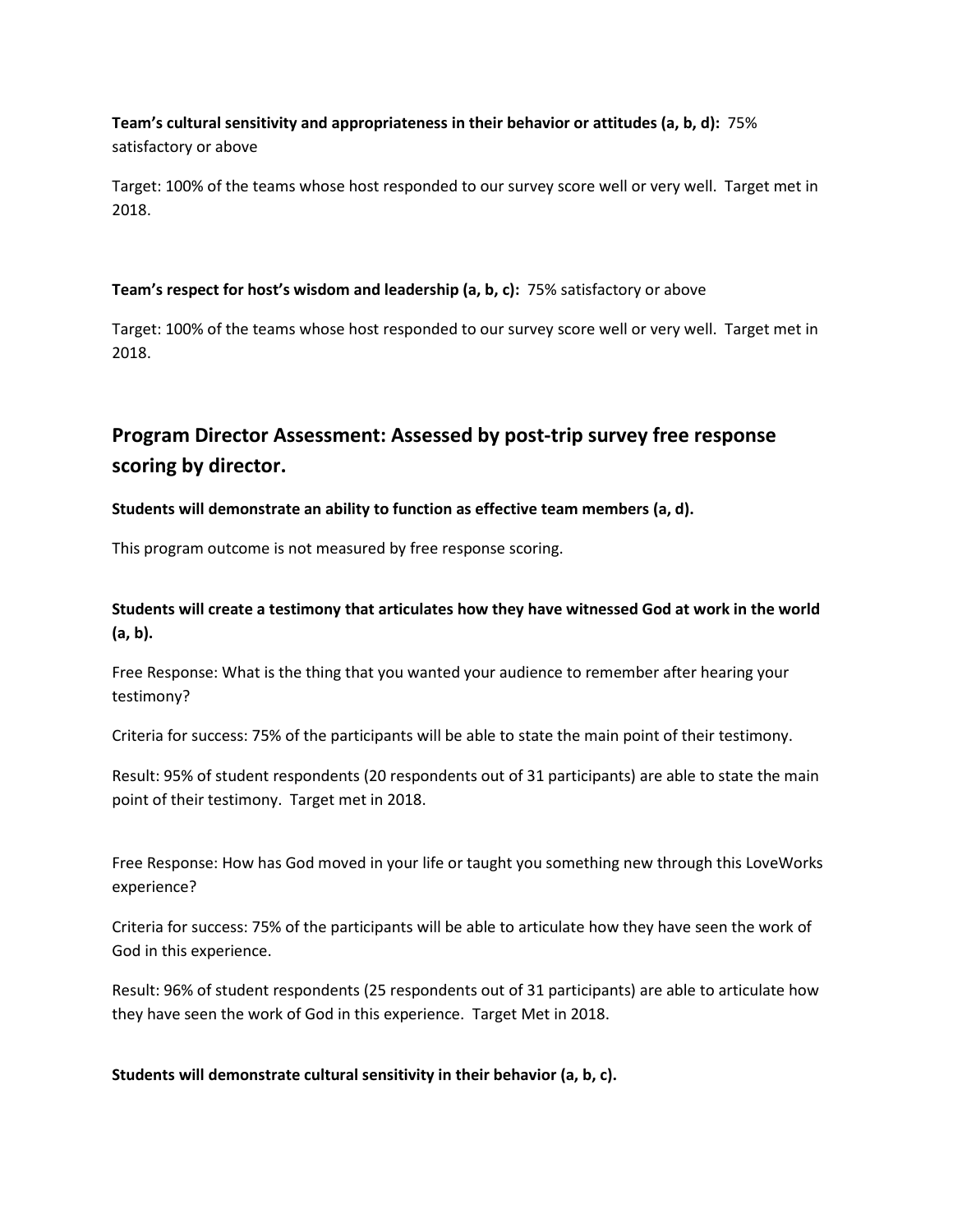This program outcome is not measured by free response scoring.

#### **Students will demonstrate respect for the wisdom and leadership ability of their hosts (a, b, d).**

Free Response: What did you learn from your hosts?

Criteria for success: 75% of the students will be able to articulate at least one thing that they learned from their hosts.

Result: 96% of student respondents (26 respondents out of 31 participants) are able to articulate at least one thing that they learned from their hosts. Target met in 2018.

# **Student Self-Assessment: Assessed by post-trip survey.**

#### **Students will demonstrate an ability to function as effective team members (a, d).**

Criteria for success: 75% of the team will have rated the team as performing well or very well.

Assessment result: 93% of student respondents (28 respondents out of 31 participants) rated their team as performing well or very well. Target met in 2018.

## **Students will create a testimony that articulates how they have witnessed God at work in the world (a, b).**

Survey question: Did you share your faith story/testimony during the trip?

| Response: | "No."                                        | 25%   |
|-----------|----------------------------------------------|-------|
|           | "Yes, I shared it with the team."            | 21.4% |
|           | "Yes, I shared it with the team and others." | 53.6% |

Above data is from 28 respondents out of 31 participants.

#### **Students will demonstrate cultural sensitivity in their behavior (a, b, c).**

Criteria for success: 75% of the team will have rated the team as performing well or very well.